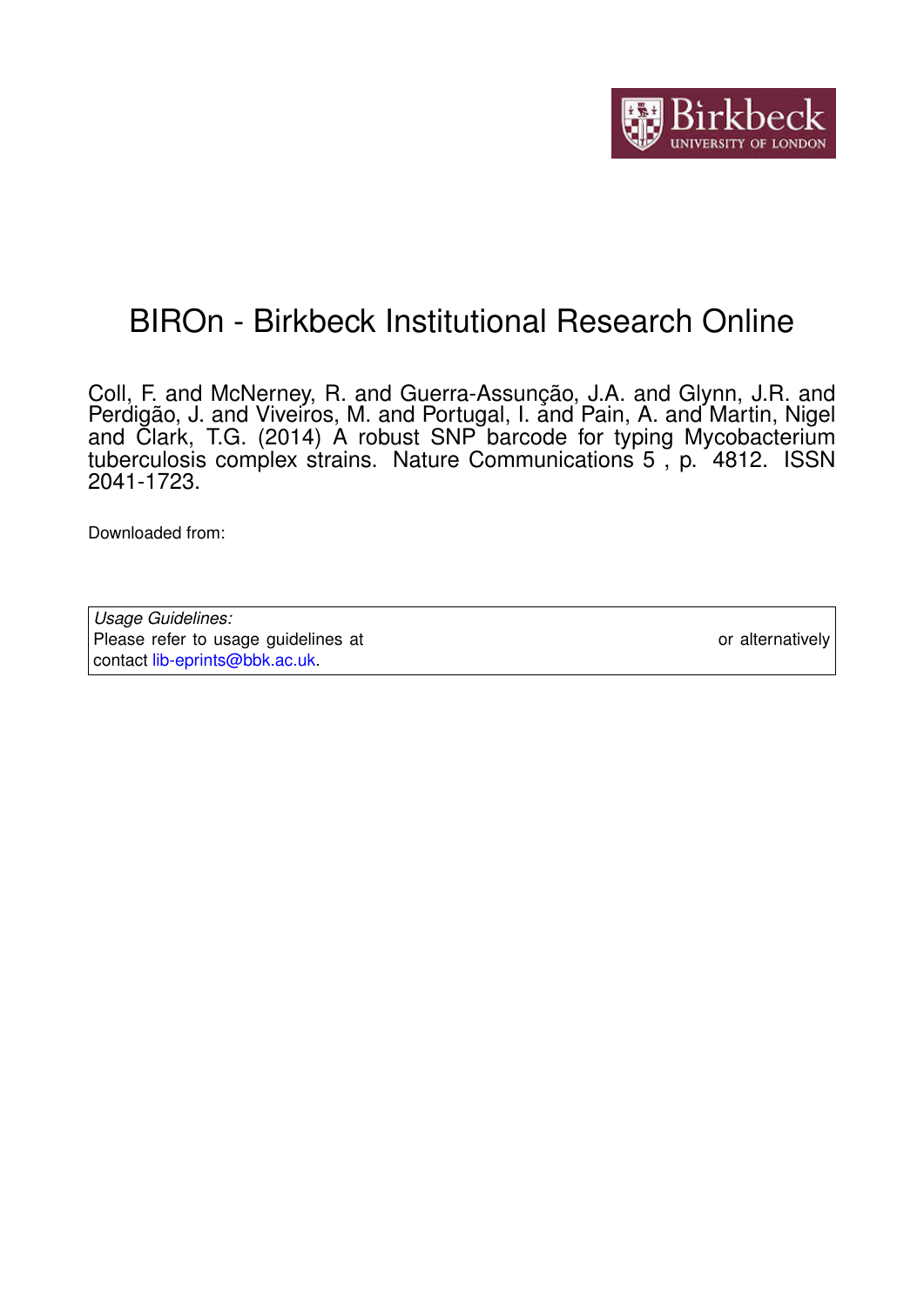

### **ARTICLE**

Received 11 Apr 2014 | Accepted 25 Jul 2014 | Published 1 Sep 2014

DOI: 10.1038/ncomms5812 **OPEN**

# A robust SNP barcode for typing Mycobacterium tuberculosis complex strains

Francesc Coll<sup>1</sup>, Ruth McNerney<sup>1</sup>, José Afonso Guerra-Assunção<sup>2</sup>, Judith R. Glynn<sup>2</sup>, João Perdigão<sup>3</sup>, Miguel Viveiros<sup>4</sup>, Isabel Portugal<sup>3</sup>, Arnab Pain<sup>5</sup>, Nigel Martin<sup>6</sup> & Taane G. Clark<sup>1,2</sup>

Strain-specific genomic diversity in the Mycobacterium tuberculosis complex (MTBC) is an important factor in pathogenesis that may affect virulence, transmissibility, host response and emergence of drug resistance. Several systems have been proposed to classify MTBC strains into distinct lineages and families. Here, we investigate single-nucleotide polymorphisms (SNPs) as robust (stable) markers of genetic variation for phylogenetic analysis. We identify  $\sim$  92k SNP across a global collection of 1,601 genomes. The SNP-based phylogeny is consistent with the gold-standard regions of difference (RD) classification system. Of the  $\sim$  7k strain-specific SNPs identified, 62 markers are proposed to discriminate known circulating strains. This SNP-based barcode is the first to cover all main lineages, and classifies a greater number of sublineages than current alternatives. It may be used to classify clinical isolates to evaluate tools to control the disease, including therapeutics and vaccines whose effectiveness may vary by strain type.

<sup>&</sup>lt;sup>1</sup> Faculty of Infectious and Tropical Diseases, London School of Hygiene and Tropical Medicine, London WC1E 7HT, UK. <sup>2</sup> Faculty of Epidemiology and Population Health, London School of Hygiene and Tropical Medicine, London WC1E 7HT, UK. <sup>3</sup> Centro de Patogénese Molecular, Faculdade de Farmácia da Universidade de Lisboa, 1649-003 Lisboa, Portugal. <sup>4</sup> Grupo de Micobactérias, Unidade de Microbiologia Médica, Instituto de Higiene e Medicina Tropical, Universidade Nova de Lisboa, 1349-008 Lisboa, Portugal. <sup>5</sup> Biological and Environmental Sciences and Engineering (BESE) Division, King Abdullah University of Science and Technology, Thuwal 23955-6900, Kingdom of Saudi Arabia. <sup>6</sup> School of Computer Science and Information Systems, Birkbeck College, London WC1E 7HX, UK. Correspondence and requests for materials should be addressed to F.C. (email: [francesc.coll@lshtm.ac.uk](mailto:francesc.coll@lshtm.ac.uk)).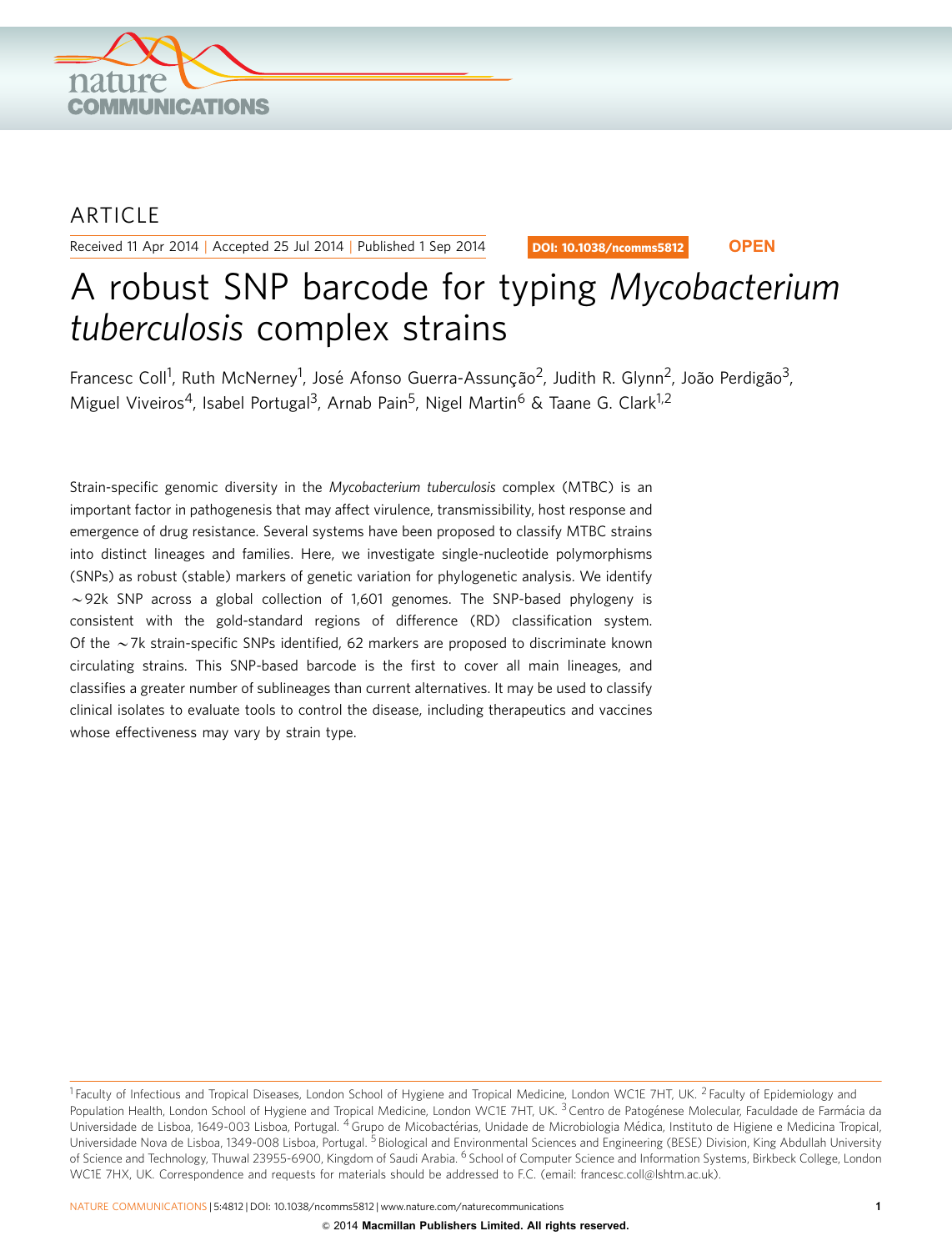<span id="page-2-0"></span>nfection with bacteria of the *Mycobacterium tuberculosis*<br>complex (MTBC) results in a variety of outcomes including<br>latent infection and/or progression to pulmonary or extra-<br>pulmonary manifestations of disease. Such dive nfection with bacteria of the Mycobacterium tuberculosis complex (MTBC) results in a variety of outcomes including latent infection and/or progression to pulmonary or extrahistorically attributed to host and environmental factors, and the MTBC was previously considered genetically monomorphic in nature<sup>1</sup>. However, the development of typing methods that discriminate strains into distinct lineages has demonstrated previously unrecognized diversity. The first attempts to differentiate strains were based on phage typing<sup>[2](#page-4-0)</sup>. Geographic patterns of strain distribution were identified and in the south of India, an association with virulence was noted<sup>[3](#page-4-0)</sup>. Phage typing has since been superseded by genetic methods. Initial efforts were focussed on large sequence polymorphisms<sup>[4](#page-4-0)</sup>. Six major global MTBC lineages have been defined (1 Indo-Oceanic, 2, East-Asian including Beijing, 3 East-African-Indian, 4 Euro-American, 5 West Africa or Mycobacterium africanum I, 6 West Africa or M. africanum II), distinct from a M. bovis clade. Lineages 1, 5 and 6 are considered 'ancient', and 2 to 4 'modern'. A novel phylogenetic lineage of MTBC that appears to be intermediate between the ancient and modern has been described in Ethiopia and the Horn of Africa<sup>[5,6](#page-4-0)</sup>, referred to as lineage 7. Additional genotyping methods have been developed based on detection of insertion elements, variable number of repeats or the presence or absence of spacer oligonucleotides (spoligotyping)<sup>[7](#page-4-0)</sup>. Although mainly used for public health purposes or epidemiological studies, spoligotype families have been used to provide further resolution within the lineages<sup>8</sup>.

Lineage is of importance to tuberculosis control as it has been shown that strain type may play a role in disease outcome, variation in vaccine efficacy<sup>[9](#page-4-0)</sup> and emergence of drug resistance<sup>10</sup>.

Different strains of MTBC have produced distinct biological responses in experimental models and can affect clinical presentation<sup>[11–13](#page-4-0)</sup>. Strain type may also influence disease epidemiology as in some settings it is associated with the presence or absence of clustering due to recent transmission  $14$ . Lineage-specific differences in the virulence of clinical isolates have been reported across independent experimental systems with modern lineages, such as Beijing and Euro-American Haarlem strains believed to exhibit more virulent phenotypes compared with ancient lineages, such as East-African-Indian and M.  $a$ fricanum strains<sup>[15](#page-5-0)</sup>. The molecular mechanisms and genetic factors responsible for the described differences remain largely unknown. Their investigation requires transparent, easily applied, reliable methods for determining stain type. Several sets of single-nucleotide polymorphisms (SNPs) have previously been proposed[16–20](#page-5-0) but limited numbers and variation of strains were used in their construction and they describe a restricted number of lineages and sublineages.

In this study, we have sought to provide an improved system by examining whole-genome data from a large number of strains  $(n = 1,601)$  from a diverse geographic spread. We identify a single panel of 62 SNPs that may be used to resolve all seven lineages and a total of 55 sublineages.

#### Results

Population structure. A genomic analysis was performed on whole-genome sequences of 1,601 MTBC isolates from eleven independent sequencing studies from different areas of the world, with representation of all seven major lineages  $(1, n = 121, 7.6\%;$ 2,  $n = 390, 24.3\%$ ; 3,  $n = 189, 11.8\%$ ; 4,  $n = 856, 53.5\%$ ; 5,  $n = 17$ ,



Figure 1 | Global phylogeny of 1,601 MTBC isolates. A total of 91,648 SNPs spanning the whole genome were used to reconstruct the phylogeny of 1,601 MTBC isolates. All seven main MTBC lineages are indicated at the inner area of the tree. The main sublineages are annotated at the outer arc along with lineage-specific RDs. Identified clades are colour coded.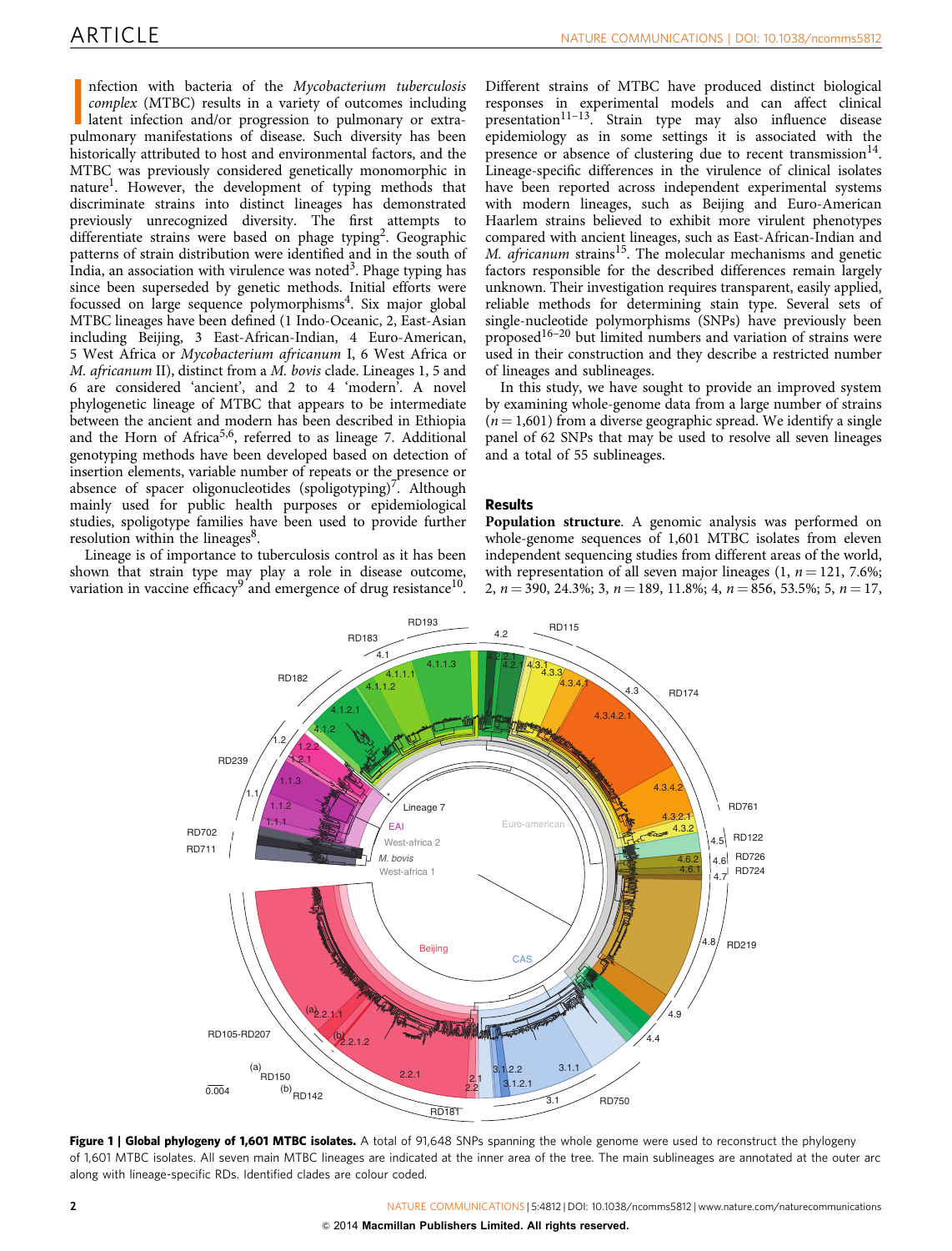<span id="page-3-0"></span>1.1%; 6,  $n = 11$ ; 7,  $n = 6$ ), as well as M. bovis  $(n = 11)$ ; Supplementary Table 1). A total of 91,648 SNPs were identified; 54.6% were observed in a single sample, that is, not found in other samples (Supplementary Fig. 1), 89.2% were in coding regions, and 63.5% resulted in non-synonymous changes in amino acids. The SNP-based phylogenetic tree demonstrated a clustering largely congruent with published MTBC phylogenies ([Fig. 1\)](#page-2-0). MTBC main lineages (1–7 and M. bovis) and sublineages were subsequently identified based on the spoligotype and regions of difference (RD) composition of the clades in the SNP-based phylogeny (see Methods). The phylogeny revealed the presence of new clades for which RDs do not discriminate. In particular, there were gaps in the Euro-American lineage for which molecular fingerprint classifications are less accurate<sup>16</sup>.

Although estimates of genetic diversity may be influenced by sampling bias, the greatest nucleotide diversity was observed in lineages 1 ( $\pi$  = 0.0103) and 6 ( $\pi$  = 0.0093), and the least within lineage 2 ( $\pi$  = 0.0039) and 3 ( $\pi$  = 0.0040) strains (Supplementary Table 2). Although spoligotypes tended to cluster within specific clades, there was some evidence of homoplasy, particularly in lineage 4. These anomalies arise from convergent evolution of CRISPR-based spoligotyping polymorphisms<sup>16</sup>. All previously reported lineage-specific  $RDs<sup>4</sup>$  $RDs<sup>4</sup>$  $RDs<sup>4</sup>$  were detected, and their distribution was consistent with clades in the SNP-based phylogeny. There was no evidence of homoplasy events using large sequence polymorphisms, further demonstrating their robustness as phylogenetic markers.

As expected, isolates from lineage 1 harboured the RD239 deletion and had EAI-like spoligotypes. Two natural sublineages designated 1.1 and 1.2 contained distinctive spoligotype compositions (Supplementary Data 1). The Beijing-specific RD105 deletion was restricted to lineage 2, whilst others (RD207, RD181, RD150 and RD142) were observed downstream from the common ancestor ([Fig. 1](#page-2-0)), defining sublineages within lineage 2.2. Isolates belonging to lineage 3 harboured the CAS-specific RD750 deletion, and included sublineages for CAS1-Delhi (33.9%), CAS1-Kili (53.4%), CAS (6.3%) and CAS2 (5.3%) spoligotypes. All non-CAS1-Delhi samples were grouped into the same clade (sublineage 3.1), which was subdivided into two clades harbouring CAS1-Kili and CAS/CAS2 samples, respectively. The Euro-American lineage has been the most poorly characterized historically<sup>21</sup>, and as expected using spoligotypes there was evidence of non-homogeneous sublineages (in particular T, H and LAM families), potentially due to homoplasy events<sup>21</sup>. The phylogeny revealed 36 distinctive clades for lineage 4.

All 10 Euro-American lineage RDs were consistently located within one of these clades, further subdivision was achieved and clades with unreported RD were identified (for example, sublineages 4.2, 4.4, 4.7 and 4.9; [Fig. 1](#page-2-0)). Representatives of Haarlem (sublineage 4.1.2.1), Cameroon (4.6.2), LAM (4.3), S-type (4.4.1.1), TUR (4.2.2.1), Uganda (4.6.1), Ural (4.2.1) and X-type (4.1.1) strains were all identified (Supplementary Data 1). Consistent with previous phylogenetic studies, strains belonging to M. africanum were split into West-African lineages 1 and 2, where the latter is phylogenetically closer to the *M. bovis* lineage. Members of the recently described phylogenetic lineage 7 were located as expected at an intermediate location between the ancient and modern lineages ([Fig. 1](#page-2-0)).

Identification of strain-specific SNPs and minimal SNP set. From the 91,648 SNPs, 6,915 lineage and sublineage informative markers were identified (list available at [http://pathogen](http://pathogenseq.lshtm.ac.uk/tbmolecularbarcode)[seq.lshtm.ac.uk/tbmolecularbarcode\)](http://pathogenseq.lshtm.ac.uk/tbmolecularbarcode). The distribution of functional categories of genes containing the 91,648 and 6,915 SNP sets did not differ (Supplementary Fig. 2a). Using the informative SNPs ( $n = 6,915$ ), there was some evidence of difference in the distribution of functional categories between lineages, namely a greater proportion of lipid metabolism non-synonymous polymorphism in lineage 2 (Supplementary Fig. 2b). Only 88 SNPs were found in drug resistance candidate regions (two promoters, 21 genes) (Supplementary Table 3). Twenty-two non-synonymous SNPs were found in 16 M. tuberculosis antigenic genes with known epitopes (Supplementary Table 4).

We focussed on 413 (6%) robust SNPs in essential genes with mutations that lead to synonymous amino acid changes, therefore less likely to be under selective pressure (Supplementary Fig. 2a). Redundancy of markers was observed for most of the clades, and we randomly selected one representative per group, leading to a minimum set of 62 SNPs for MTBC classification (Supplementary Table 5). Reconstruction of a phylogenetic tree using the 62 SNPs for all 1,601 samples resulted in a tree with the same number of delineated clades (Supplementary Fig. 3).

To validate the selection, the 62 SNP classification system was applied to 27 complete reference genomes representing all MTBC lineages and M. bovis, when it was found to predict 100% their reported strain types (Supplementary Table 6). Furthermore, we used our scheme to classify 850 samples from Samara, Russia, not included in the 1,601 samples, and found the same reported lineage proportions<sup>[22](#page-5-0)</sup>. More importantly, unclassified samples from lineage 4 in this study could be assigned to Euro-American

| <b>SNP</b> set and reference            | Lineage classified (Number of sublineages classified) |                                                    |             |                       |                        |           |                    |                                            |              | No. of RD lineages covered |
|-----------------------------------------|-------------------------------------------------------|----------------------------------------------------|-------------|-----------------------|------------------------|-----------|--------------------|--------------------------------------------|--------------|----------------------------|
|                                         |                                                       | 2                                                  | з           | 4                     | 5                      | 6         |                    | M. bovis                                   | <b>Total</b> |                            |
| This study<br>62 SNPs                   | Yes $(8^*)$                                           | Yes $(6^*)$                                        | Yes $(5^*)$ | Yes $(36^*)$          | Yes $(0)$              | Yes $(0)$ | Yes $(0)$          | Yes $(0)$                                  | 7(55)        | 191                        |
| Homolka et al. <sup>17</sup><br>71 SNPs | Yes $(1^{\frac{1}{2}})$                               | Yes $(0)$                                          | Yes $(0)$   | Yes $(7^{\S})$        | Yes (2 <sup>ll</sup> ) |           | Yes $(0)$ No $(-)$ | Yes (0)                                    | 6(10)        | <b>NA</b>                  |
| Comas et al. <sup>16</sup><br>93 SNPs   | Yes $(1^{\frac{1}{2}})$                               | Yes $(2^{\mathbb{I}})$                             | Yes $(0)$   | Yes (5 <sup>#</sup> ) | Yes $(0)$              | Yes $(0)$ | $No(-)$            | Yes $(0)$                                  | 6(7)         | $9**$                      |
| Filliol et $al^{21}$<br>45 SNPs         |                                                       | $\mathrm{No}(-)$ $\mathrm{No}(-)$ $\mathrm{No}(-)$ |             | No $(-)$              |                        |           |                    | $N_0(-)$ $N_0(-)$ $N_0(-)$ $N_0(-)$ $6(-)$ |              | <b>NA</b>                  |

#### Table 1 | A comparison of SNP-typing systems.

NA, not applicable; RD, regions of difference; SNP, single-nucleotide polymorphism.

\*See Supplementary Data 1 for a complete description of lineages and sublineage

wRD239, 105, 207, 181, 150, 142, 750, 182, 183, 193, 122, 726, 219, 761, 115, 174, 724, 711, 702; 239. zLineage 1.2.1.

yLineages 4.6.2.2, 4.1.2.1, 4.3, 4.4.1.1, 4.2.2.1, 4.2.1 and an ambiguous 'Ghana'.

||West Africanum Ia and Ib.

¶Lineages 2.1 and 2.2.<br>#Lineages 4.6.2.2, 4.6.1, 4.1.1, 4.1.2.1 and 4.3.

\*\*RD105, 207, 750, 726, 724, 182, 711, 702 and 7.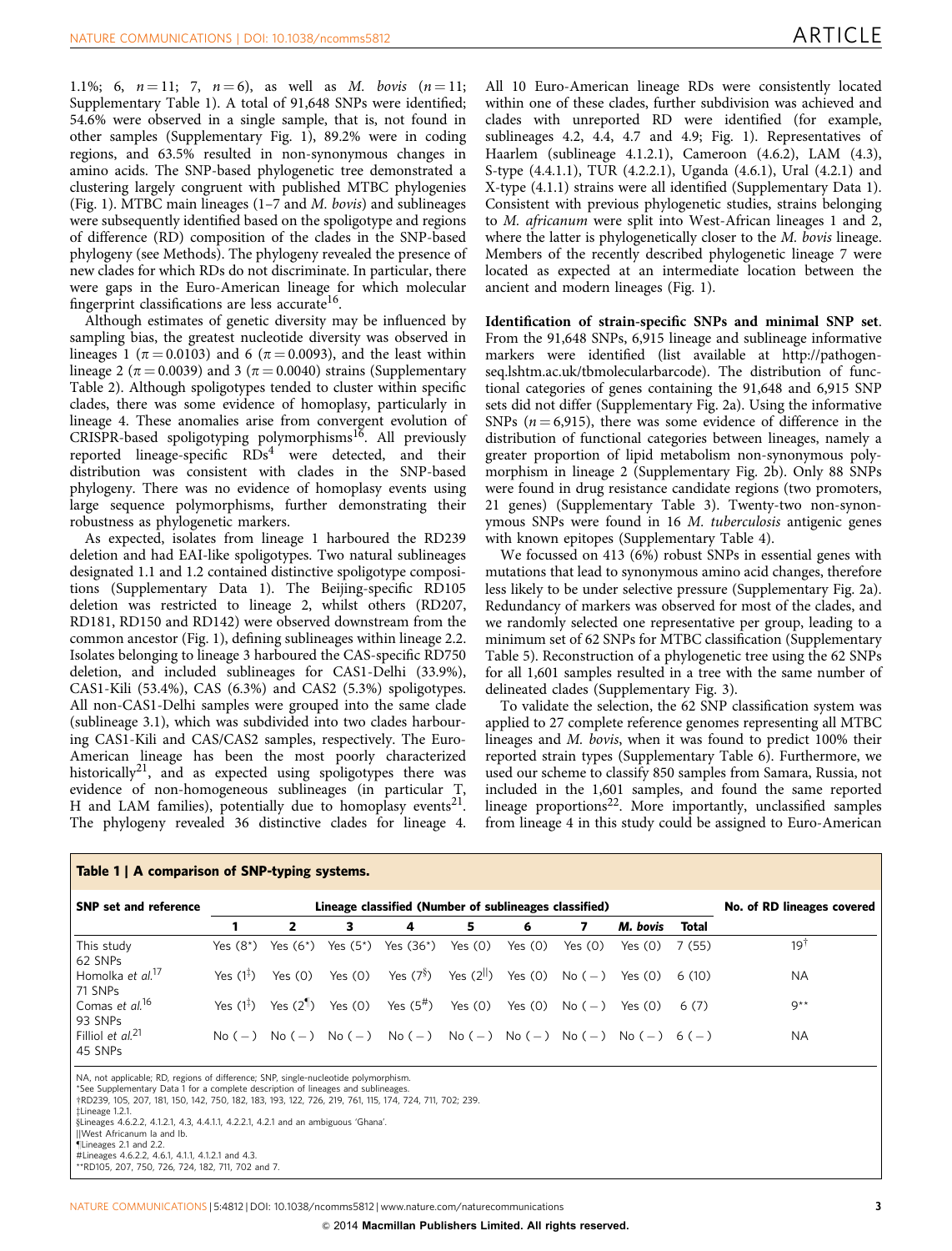<span id="page-4-0"></span>sublineages by our barcode. A few probable cases of mixed infections were also identified, all combinations of common circulating strain types in that population (Supplementary Table 7).

We investigated lineage-informative SNP sets previously proposed, denoted here as Filliol45 (45  $SNPs^{21}$ ), Comas93 (93  $SNPs^{16}$  $SNPs^{16}$  $SNPs^{16}$ ) and Homolka71 (71  $SNPs^{17}$  $SNPs^{17}$  $SNPs^{17}$ ). The proportion of these SNPs found among our phylogenetic informative sets differed (Filliol45 29%; Comas93 76%; Homolka71 49%) and some of them were non-segregating across the 1,601 samples (Filliol45 17.8%, Comas93 4.3%; Homolka71 39.0%). Comas93 and Homolka71 sets unambiguously separated six of the seven main MTBC lineages and the resolved sublineages were largely compatible with the ones described in this study ([Table 1\)](#page-3-0). Still, not all known RD sublineages<sup>4</sup>, particularly for lineage 4, could be resolved using these classification systems. Phylogenetic trees constructed for the 1,601 samples using these SNP sets (Supplementary Figs 4–6) highlighted the lack of resolution at the sublineage level. The proposed set of 62 SNPs are informative for all seven main MTBC lineages, indicating at least parity in performance with RD typing. Further, the superior number of sublineages classified when compared with other SNP systems demonstrates improved strain-type resolution [\(Table 1](#page-3-0)). In recent years, MIRU-VNTR typing (variable number of tandem repeats) has replaced spoligotyping as the genotyping method of choice for public health laboratories and epidemiological studies. An online tool is available to convert MIRU values and assign the strain to an appropriate lineage and spoligotype family<sup>23</sup>. Future work may consider using MIRU data to define sublineages, but the in silico determination of the repeats from the short sequencing reads obtained from current high throughput sequencing technology is computationally difficult.

#### **Discussion**

In conclusion, using the whole-genome sequences of over 1,600 MTBC isolates, we characterize a high-resolution map of polymorphisms consisting of more than ninety thousand SNPs. This genomic variation is used to infer phylogenetic relationships both inter- and intra-lineage to an unprecedented level of resolution, and lead to the development of an extendable nomenclature for sublineages. We identify a panel of 62 robust SNP markers (of 413 suitable alternatives) that can be used to construct high resolution and reproducible phylogenies, which can be incorporated in diagnostic assays and assess genotype– phenotype associations. Future work should focus on other types of lineage-specific polymorphisms (for example, insertions, deletions and large structural variants), which are less common than SNPs, but may have major functional consequences. The proposed system has the flexibility to incorporate novel strain types should they be reported. Incorporating anti-tubercular drug-resistance loci will further enhance the usefulness of the barcode as an important tool for tuberculosis control and elimination activities worldwide.

#### Methods

Raw data and sequence analysis. The raw sequence data of 1,804 MTBC isolates available in the public domain were downloaded from the European Nucleotide Archive (ENA; [http://www.ebi.ac.uk/ena/\)](http://www.ebi.ac.uk/ena/). The dataset consists of nine independent whole-genome sequencing studies, available under ENA accessions ERP000192, ERP000276, ERP000520, ERP001731, ERP000111, SRP002589, ERP002611 and ERP000436 ([ref. 24](#page-5-0)), SRA065095 ([ref. 25](#page-5-0)), ERP001885 [\(ref. 26\)](#page-5-0) and ERP001567 (ref. 5) (Supplementary Table 1). The analysis of the raw sequence data used approaches outlined previously $^{24}$ . In brief, all isolate sequence data were mapped to the H37Rv reference genome (Genbank accession number: NC\_000962.3) using  $BWA^{27}$  $BWA^{27}$  $BWA^{27}$ . SAMtools/BCFtools<sup>[28](#page-5-0)</sup> and GATK<sup>[29](#page-5-0)</sup> were employed to call SNPs and mappability values<sup>[30](#page-5-0)</sup> used to filter out non-unique SNP sites as described in [ref. 24](#page-5-0) resulting in 91,648 SNP sites. Isolates having less than 15% SNP missing calls were retained  $(n = 1,601)$ .

Phylogenetic analysis and in silico genotyping. All samples were in silico spoligotyped from raw sequence files (fastq format) using SpolPred software<sup>31</sup> Coordinates of RDs were identified from ref. 4. Reads covering RDs  $(+/- 300$  bp) were extracted from alignment files (bam format) and subsequently *de novo* assembled using Velvet<sup>[32](#page-5-0)</sup> into longer sequences called contigs. These contigs were mapped back to the reference genome. If a mapped contig was split into two parts, with high sequence similarity  $(>95%)$  and a gap of length equal to the expected RD length, the presence of the RD deletion was reported<sup>[33](#page-5-0)</sup>

The best-scoring maximum likelihood phylogenetic tree was computed using RAxML v7.4.2 [\(ref. 34\)](#page-5-0) based on 91,648 sites spanning the whole genome. Given the considerable size of the dataset (1,601 samples  $\times$  91,648 SNP sites), the rapid bootstrapping algorithm ( $N = 100$ ,  $x = 12,345$ ) combined with maximum likelihood search was chosen to construct the phylogenetic tree. The resulting tree was rooted on *M. canettii* (Genbank accession number: NC\_019950.1) and nodes were annotated. Subsequently, the ancestral sequence at all internal nodes was computed using DnaPars from the Phylip package<sup>[35](#page-5-0)</sup>. The main lineage- and sublineage-defining nodes were initially identified from the tree, based on the spoligotype and RDs present in each clade. For example, the lineage 1 clade consisted of samples with EAI spoligotypes and RD239. Bootstrap values were computed to assess the confidence of each clade and ensure that all lineage-defined nodes were highly supported (95–100%). For comparison, RAxML trees were constructed for the 1,601 samples from alignments using other proposed lineageinformative SNPs (Filliol45, Comas93 and Homolka71; Supplementary Figs 3–6).

Identification of clade-specific SNPs and minimal SNP set. For each lineage and sublineage, the dataset was split into two populations: one containing all samples descending the clade-defining node and the other with remaining samples. The  $F_{ST}$  measure was then calculated for each SNP to identify markers with complete between-population allele differentiation ( $F_{ST} > 0.99$ ). Similarly, the ancestral reconstructed sequence for the clade-defining node was compared with its closest ancestral node, and the SNP differences derived. A high-confidence set of clade-specific SNPs was obtained by selecting those at the clade-defining internal node and having  $F_{ST}$  values of  $> 0.99$  in between group comparisons. To ensure that clade-specific SNPs were also suitable markers for their use in strain typing assays, we applied filtering criteria: (1) only synonymous SNPs were retained as they are generally under lower selection pressure; (2) SNPs at non-coding regions were discarded since insertions or deletions (indels) are usually more frequent. The density of small indels and large deletions is five and 17 times smaller, respectively, in coding regions of the genome compared to non-coding<sup>[24](#page-5-0)</sup>; and (3) we used only essential genes<sup>[20](#page-5-0)</sup>. The set of drug resistance polymorphism was compiled from TBDreamDB [\(www.tbdreamdb.com](www.tbdreamdb.com)) and recent studies<sup>[25](#page-5-0)</sup>. The list of known epitopes in H37Rv was extracted from the Immune Epitope Database [\(www.iedb.org](www.iedb.org)). The gene functional categories were extracted from Tuberculist (tuberculist.epfl.ch).

#### References

- 1. Lin, P. L. & Flynn, J. L. Understanding latent tuberculosis: a moving target. J. Immunol. 185, 15–22 (2010).
- 2. Rado, T. A. et al. World Health Organization studies on bacteriophage typing of mycobacteria. Subdivision of the species Mycobacterium tuberculosis. Am. Rev. Respir. Dis. 111, 459–468 (1975).
- 3. Bates, J. H. & Mitchison, D. A. Geographic distribution of bacteriophage types of Mycobacterium tuberculosis. Am. Rev. Respir. Dis. 100, 189–193 (1969).
- 4. Gagneux, S. et al. Variable host-pathogen compatibility in Mycobacterium tuberculosis. Proc. Natl Acad. Sci. USA 103, 2869–2873 (2006).
- 5. Firdessa, R., Berg, S. & Hailu, E. Mycobacterial lineages causing pulmonary and extrapulmonary tuberculosis, Ethiopia. Emerg. Infect. Dis. 19, 460–463 (2013).
- 6. Tessema, B. et al. Molecular epidemiology and transmission dynamics of Mycobacterium tuberculosis in Northwest Ethiopia: new phylogenetic lineages found in Northwest Ethiopia. BMC Infect. Dis. 13, 131 (2013).
- Barnes, P. F. & Cave, M. D. Molecular epidemiology of tuberculosis. N. Engl. J. Med. 349, 1149–1156 (2003).
- 8. Kato-Maeda, M. & Gagneux, S. Strain classification of Mycobacterium tuberculosis: congruence between large sequence polymorphisms and spoligotypes. Int. J. Tuberc. Lung Dis. 15, 131–133 (2011).
- 9. López, B. et al. A marked difference in pathogenesis and immune response induced by different Mycobacterium tuberculosis genotypes. Clin. Exp. Immunol. 133, 30–37 (2003).
- 10. Ford, C. B. et al. Mycobacterium tuberculosis mutation rate estimates from different lineages predict substantial differences in the emergence of drug-resistant tuberculosis. Nat. Genet. 45, 784–790 (2013).
- 11. Nahid, P. et al. Influence of M. tuberculosis lineage variability within a clinical trial for pulmonary tuberculosis. PLoS ONE 5, e10753 (2010).
- 12. Thwaites, G. et al. Relationship between Mycobacterium tuberculosis genotype and the clinical phenotype of pulmonary and meningeal tuberculosis. J. Clin. Microbiol. 46, 1363–1368 (2008).
- 13. Caws, M. et al. The influence of host and bacterial genotype on the development of disseminated disease with Mycobacterium tuberculosis. PLoS Pathog. 4, e1000034 (2008).